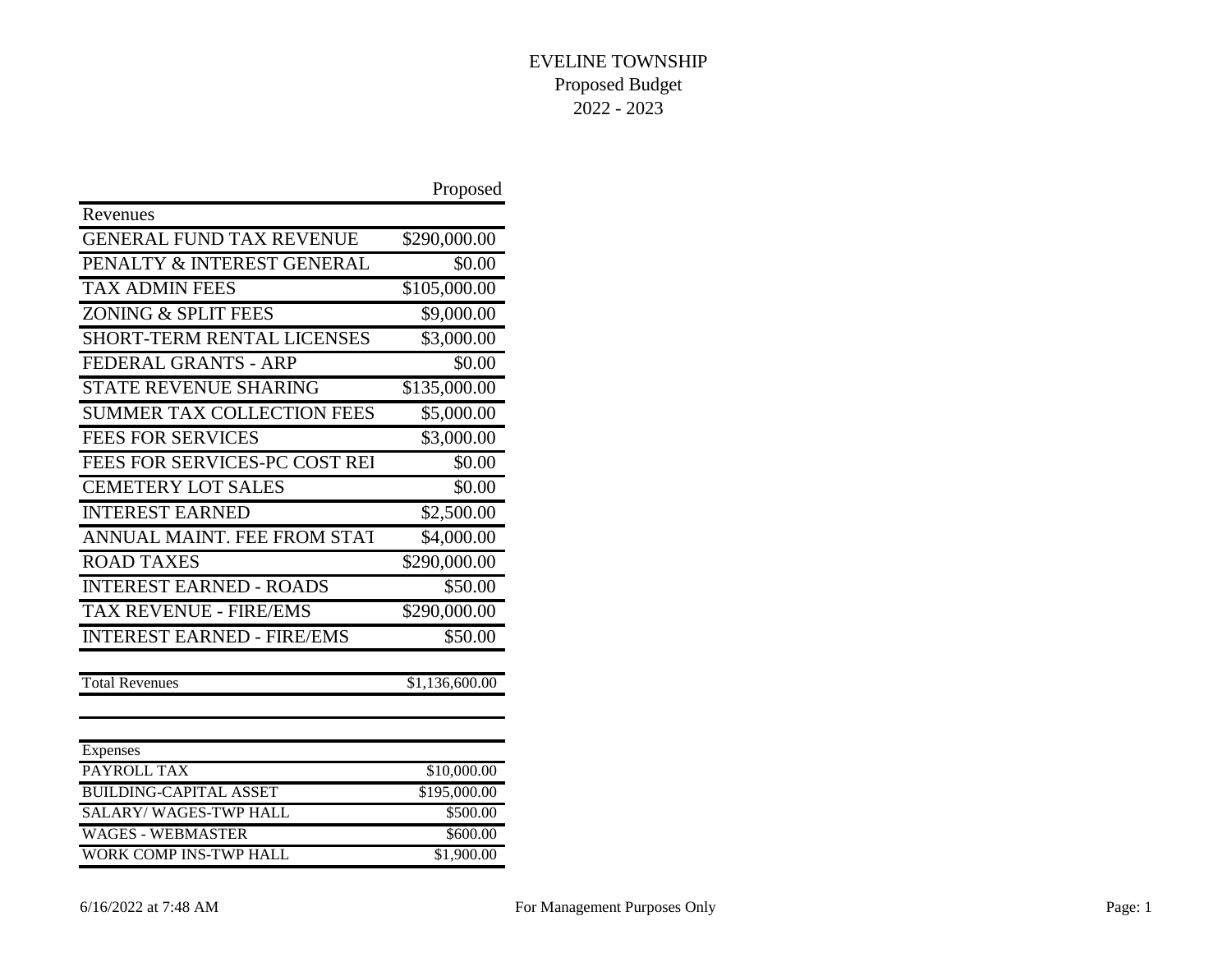|                                      | Proposed               |
|--------------------------------------|------------------------|
| <b>SUPPLIES - TWP HALL</b>           | \$1,000.00             |
| <b>INSURANCE/BOND-TWP HALL</b>       | \$8,100.00             |
| PROF. SERVICES-TWP HALL              | \$3,500.00             |
| <b>LEGAL FEES - TWP HALL</b>         | \$10,000.00            |
| <b>ACCOUNTING FEES-TWP HALL</b>      | \$4,000.00             |
| <b>BANK FEES-TWP HALL</b>            | \$400.00               |
| <b>DUES/SUBSCR-TWP HALL</b>          | \$5,000.00             |
| TELEPHONE & INTERNET-TWP HALL        | \$2,500.00             |
| <b>WEB SITE EXPENSE</b>              | \$1,000.00             |
| PRINTING-TWP HALL                    | \$1,000.00             |
| UTILITIES-TWP HALL                   | \$2,500.00             |
| REPAIRS/MAINT-TWP HALL               | \$2,000.00             |
| MISC.-TWP HALL                       | \$100.00               |
| NEW EQUIPMENT-TWP HALL               | $\overline{$1,000.00}$ |
|                                      |                        |
| <b>TOTAL</b>                         | \$250,100.00           |
|                                      |                        |
|                                      |                        |
| <b>SALARY/WAGES-SUPERVISOR</b>       | \$19,775.00            |
| <b>EDUC/SEMIN STIPEND SUPERVISOR</b> | \$200.00               |
| WAGES-SECRETARIAL/SUPERVISOR         | \$200.00               |
| MILEAGE/TRAVEL-SUPERVISOR            | \$200.00               |
| <b>SUPPLIES - SUPERVISOR</b>         | \$150.00               |
| <b>POSTAGE - SUPERVISOR</b>          | \$50.00                |
| <b>DUES/SUBSCR-SUPERVISOR</b>        | \$100.00               |
| EDUC./SEMINARS-SUPERVISOR            | \$400.00               |
| TELEPHONE & INTERNE-SUPERVISOR       | \$780.00               |
| NEW EQUIPMENT-SUPERVISOR             | \$250.00               |
| <b>TOTAL</b>                         | \$22,105.00            |
|                                      |                        |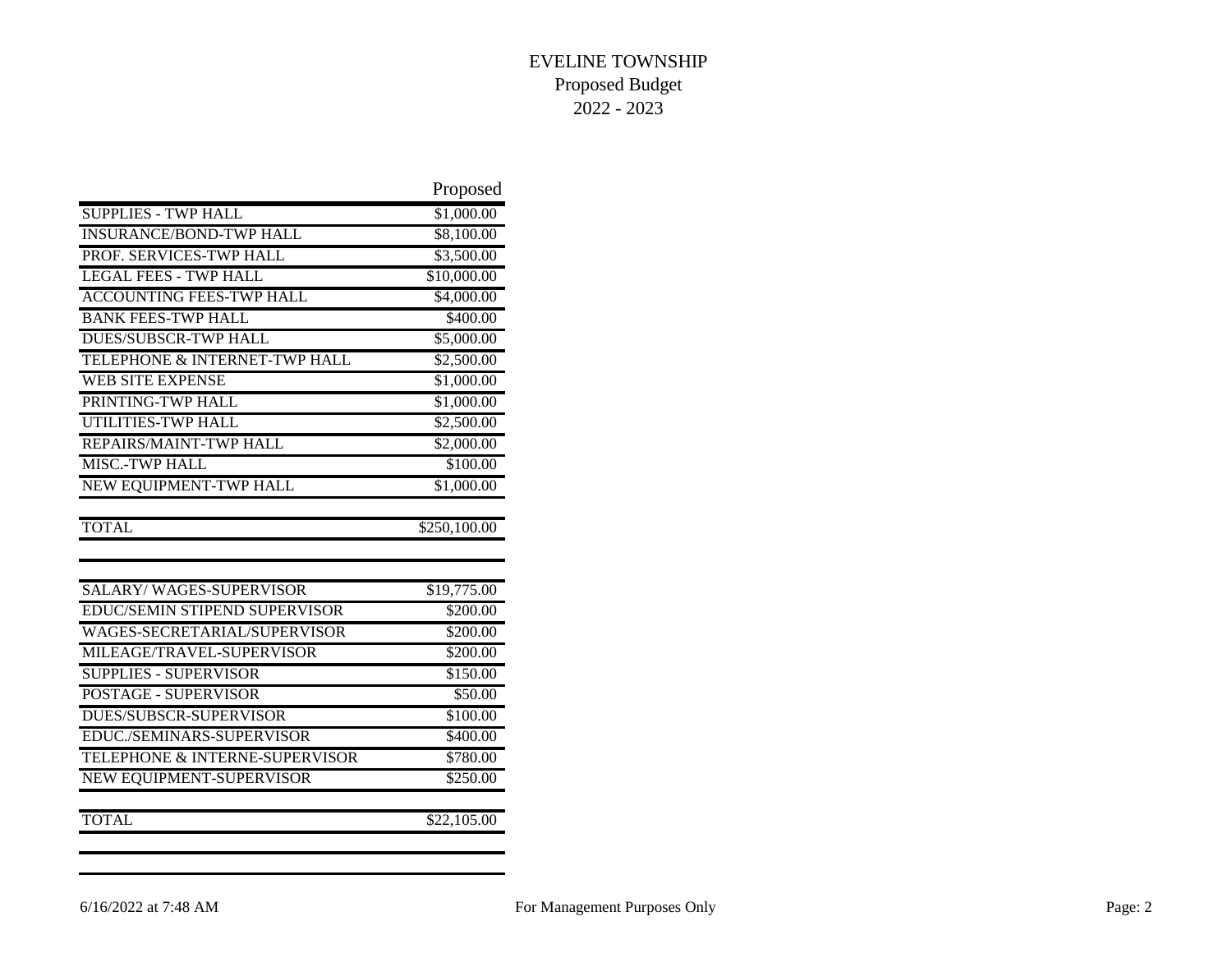|                                    | Proposed    |
|------------------------------------|-------------|
| <b>SALARY/WAGES TRUSTEE</b>        | \$15,670.00 |
| EDUC/SEMIN STIPEND TRUSTEE         | \$500.00    |
| MILEAGE/TRAVEL - TRUSTEE           | \$250.00    |
| <b>SUPPLIES - TRUSTEE</b>          | \$100.00    |
| <b>POSTAGE - TRUSTEE</b>           | \$50.00     |
| <b>DUES/SUBSRIPTIONS - TRUSTEE</b> | \$100.00    |
| <b>EDU. SEMINARS - TRUSTEE</b>     | \$400.00    |
| TELEPHONE & INTERNET - TRUSTEE     | \$1,000.00  |
| <b>TOTAL</b>                       | \$18,070.00 |
|                                    |             |
| <b>SALARY/WAGES-CLERK</b>          | \$29,650.00 |
| SALARY/WAGES-DEPUTY CLERK          | \$1,500.00  |
| <b>EDUC/SEMIN STIPEND CLERK</b>    | \$500.00    |
| <b>FOIA OFFICER</b>                | \$100.00    |
| WAGES-SECRETARIAL/CLERK            | \$600.00    |
| MILEAGE/TRAVEL-CLERK               | \$200.00    |
| <b>SUPPLIES - CLERK</b>            | \$500.00    |
| <b>POSTAGE - CLERK</b>             | \$150.00    |
| <b>DUES/SUBSCR-CLERK</b>           | \$1,800.00  |
| <b>EDUC./SEMINARS -CLERK</b>       | \$250.00    |
| TELEPHONE & INTERNET-CLERK         | \$780.00    |
| <b>ADVERTISING-CLERK</b>           | \$150.00    |
| REPAIRS/MAINT-CLERK                | \$250.00    |
| <b>NEW EQUIPMENT-CLERK</b>         | \$800.00    |
| <b>TOTAL</b>                       | \$37,230.00 |
| <b>SALARY/WAGES-BRD OF REVIEW</b>  | \$2,250.00  |
| <b>EDUC/SEMIN STIPEND BOR</b>      | \$500.00    |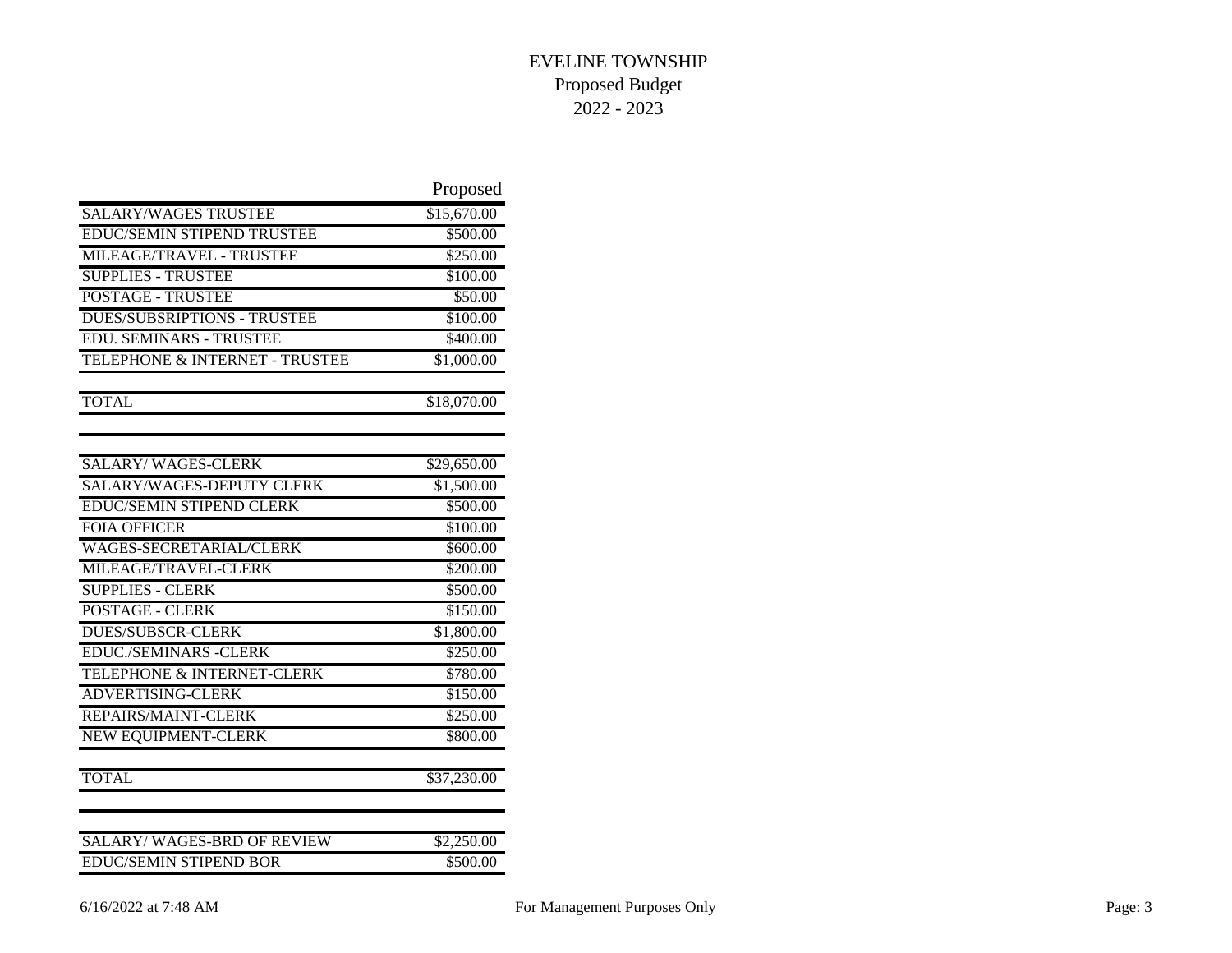|                                      | Proposed             |
|--------------------------------------|----------------------|
| WAGES-SECRETARIAL/BRDOFREVIEW        | \$500.00             |
| MILEAGE/TRAVEL-BRD OF REVIEW         | \$100.00             |
| <b>SUPPLIES - BRD OF REVIEW</b>      | \$50.00              |
| <b>POSTAGE - BRD OF REVIEW</b>       | \$50.00              |
| EDUC./SEMINARS-BRD OF REVIEW         | \$350.00             |
| ADVERTISING-BRD OF REVIEW            | \$250.00             |
| <b>TOTAL</b>                         | \$4,050.00           |
|                                      |                      |
| <b>SALARY/WAGES-TREASURER WINTER</b> | \$17,474.00          |
| SALARY/WAGES-TREASURER SUM           | \$6,780.00           |
| SALARY/WAGES-DEPUTY TREASURER        | \$250.00             |
| EDUC/SEMIN STIPEND TREASURER         | \$300.00             |
| WAGES-SECRETARIAL/TREASURER          | \$300.00             |
| MILEAGE/TRAVEL-TREASURER             | $\overline{$}750.00$ |
| <b>SUPPLIES - TREASURER</b>          | \$400.00             |
| <b>POSTAGE - TREASURER</b>           | \$1,750.00           |
| <b>DUES/SUBSCR-TREASURER</b>         | \$1,000.00           |
| EDUC./SEMINARS-TREASURER             | \$400.00             |
| TELEPHONE & INTERNET-TREASURER       | \$780.00             |
| PRINTING-TREASURER                   | \$750.00             |
| REPAIRS/MAINT-TREASURER              | \$200.00             |
| <b>MISC.-TREASURER</b>               | \$100.00             |
| NEW EQUIPMENT-TREASURER              | \$250.00             |
| <b>TOTAL</b>                         | \$31,484.00          |
| <b>SALARY/WAGES-ASSESSOR</b>         | \$5,000.00           |
| <b>POSTAGE - ASSESSOR</b>            | \$50.00              |
| PROF. SERVICES-ASSESSOR              | \$26,400.00          |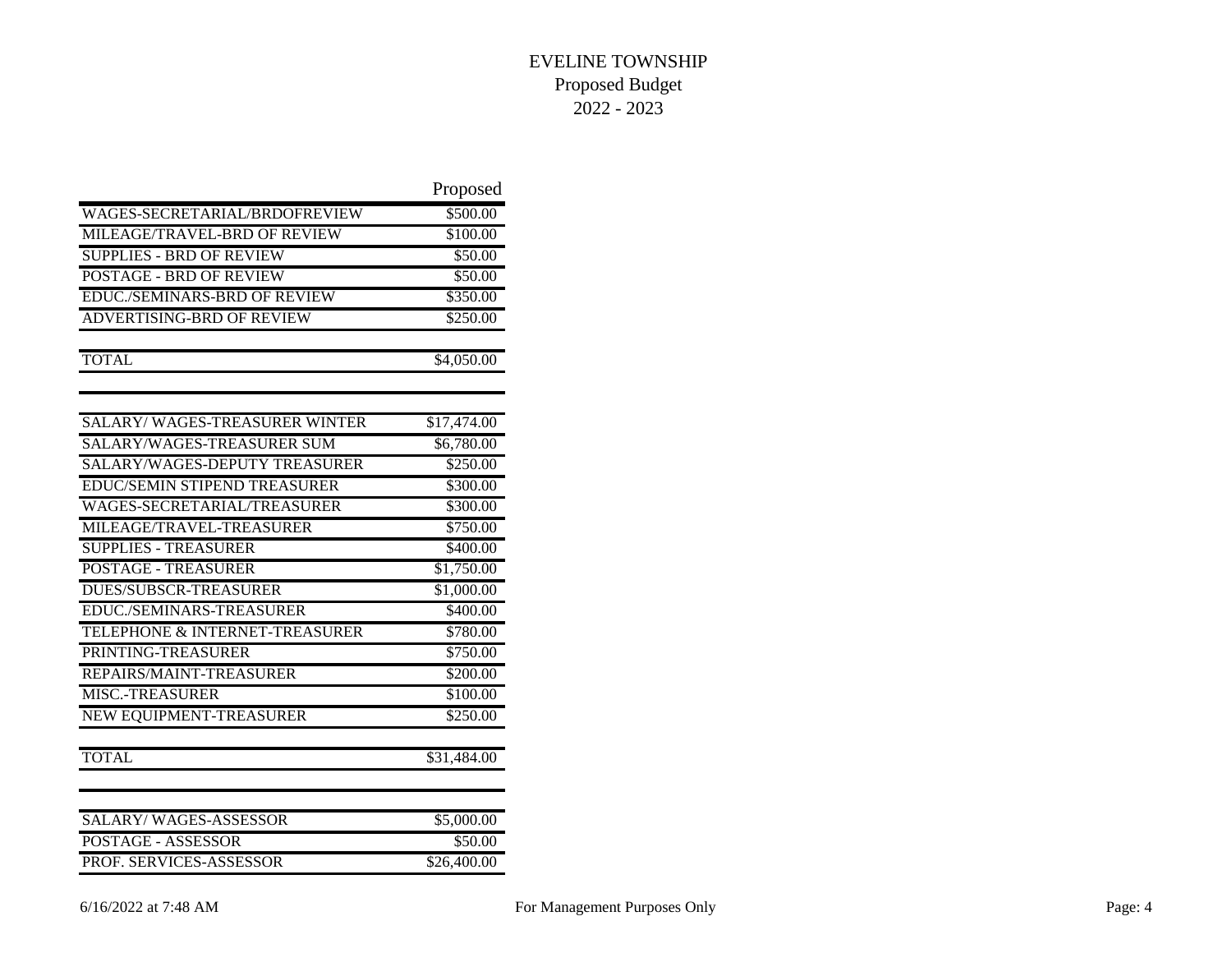|                                     | Proposed    |
|-------------------------------------|-------------|
| DUES/SUBSCR-ASSESSOR                | \$1,400.00  |
| PRINTING-ASSESSOR                   | \$1,500.00  |
| <b>TOTAL</b>                        | \$34,350.00 |
|                                     |             |
| <b>SALARY/WAGES-ELECTIONS</b>       | \$4,500.00  |
| <b>EDUC/SEMIN STIPEND ELECTIONS</b> | \$400.00    |
| WAGES-SECRETARIAL/ELECTIONS         | \$1,500.00  |
| MILEAGE/TRAVEL-ELECTIONS            | \$200.00    |
| <b>SUPPLIES - ELECTIONS</b>         | \$1,000.00  |
| <b>POSTAGE - ELECTIONS</b>          | \$2,500.00  |
| PROF. SERVICES-ELECTIONS            | \$1,500.00  |
| <b>DUES/SUBSCR-ELECTIONS</b>        | \$100.00    |
| EDUC./SEMINARS-ELECTIONS            | \$300.00    |
| REPAIRS/MAINT-ELECTIONS             | \$500.00    |
| <b>MISC.-ELECTIONS</b>              | \$100.00    |
| NEW EQUIPMENT-ELECTIONS             | \$750.00    |
| <b>TOTAL</b>                        | \$13,350.00 |
| <b>SALARY/WAGES-CEMETERY</b>        | \$1,200.00  |
| <b>UTILITIES - CEMETERY</b>         | \$500.00    |
| REPAIRS/MAINT-CEMETERY              | \$2,300.00  |
| NEW EQUIPMENT-CEMETERY              | \$400.00    |
| <b>CEMETERY LAND IMPROVEMENTS</b>   | \$5,000.00  |
| <b>TOTAL</b>                        | \$9,400.00  |
| <b>CONTRACT LABOR-FIRE GENERAL</b>  | \$0.00      |
|                                     |             |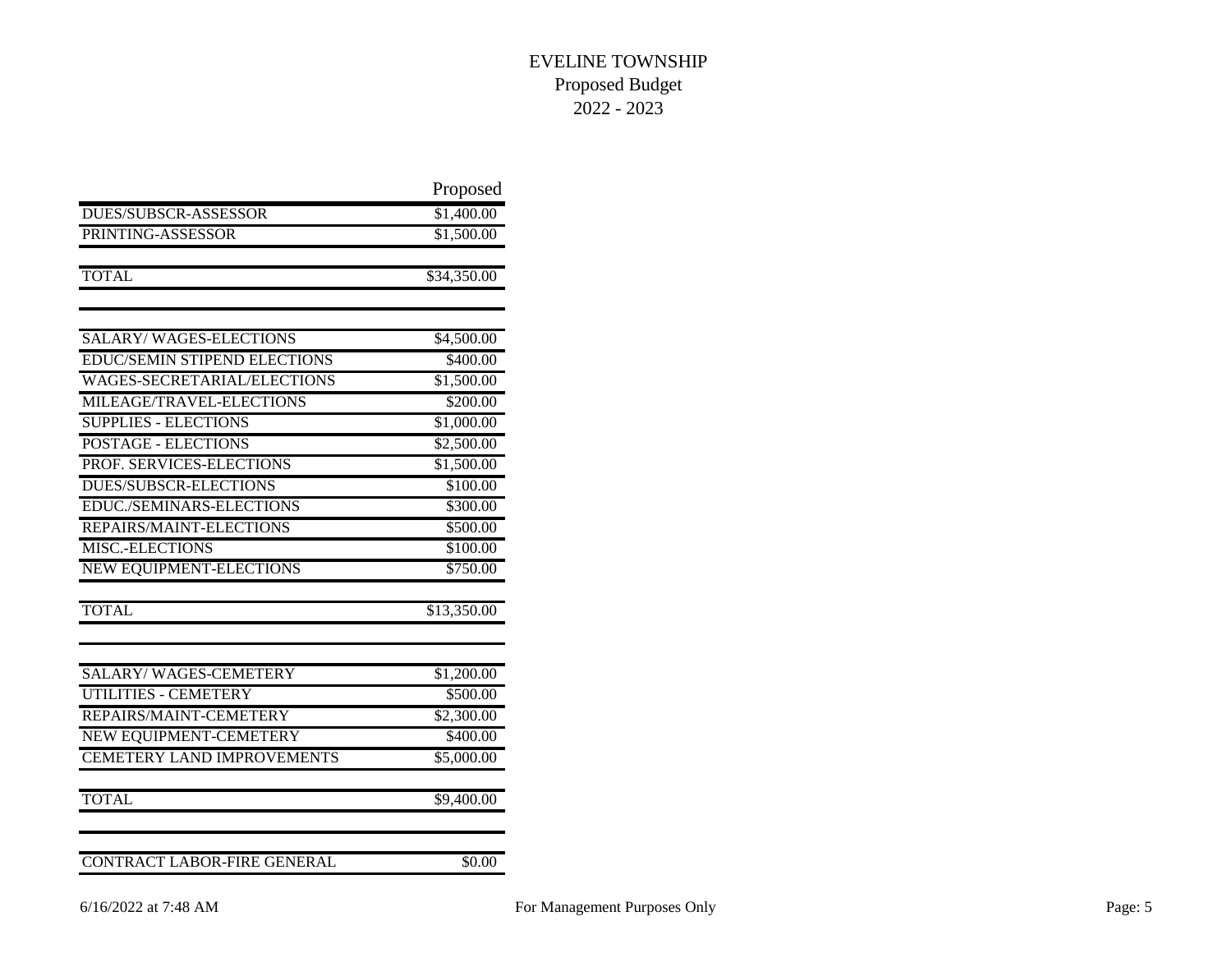|                                           | Proposed    |
|-------------------------------------------|-------------|
|                                           |             |
| REPAIRS & MAINT-ROADS GENERAL             | \$0.00      |
| <b>STREET LIGHTS</b>                      | \$3,000.00  |
| CONTRACT LABOR-REFUSE DISPOSAL            | \$17,000.00 |
| <b>HEALTH &amp; WELFARE - ARPA GRANTS</b> | \$42,000.00 |
| <b>CONTRACT LABOR-AMBULANCE</b>           | \$60,000.00 |
| SALARY/WAGES-PLANNING COMM                | \$10,000.00 |
| <b>EDUC/SEMIN STIPEND PLANNING</b>        | \$800.00    |
| MILEAGE/TRAVEL-PLANNING COMM              | \$200.00    |
| <b>SUPPLIES - PLANNING COMM</b>           | \$300.00    |
| <b>POSTAGE - PLANNING COMM</b>            | \$250.00    |
| PROF. SERVICES-PLANNING COMM              | \$20,000.00 |
| DUES/SUBSCR-PLANNING COMM                 | \$750.00    |
| EDUC./SEMINARS-PLANNING COMM              | \$1,000.00  |
| PRINTING-PLANNING COMM                    | \$500.00    |
| <b>ADVERTISING-PLANNING COMM</b>          | \$2,500.00  |
| <b>TOTAL</b>                              | \$36,300.00 |
| <b>SALARY/WAGES-ZONING</b>                | \$19,050.00 |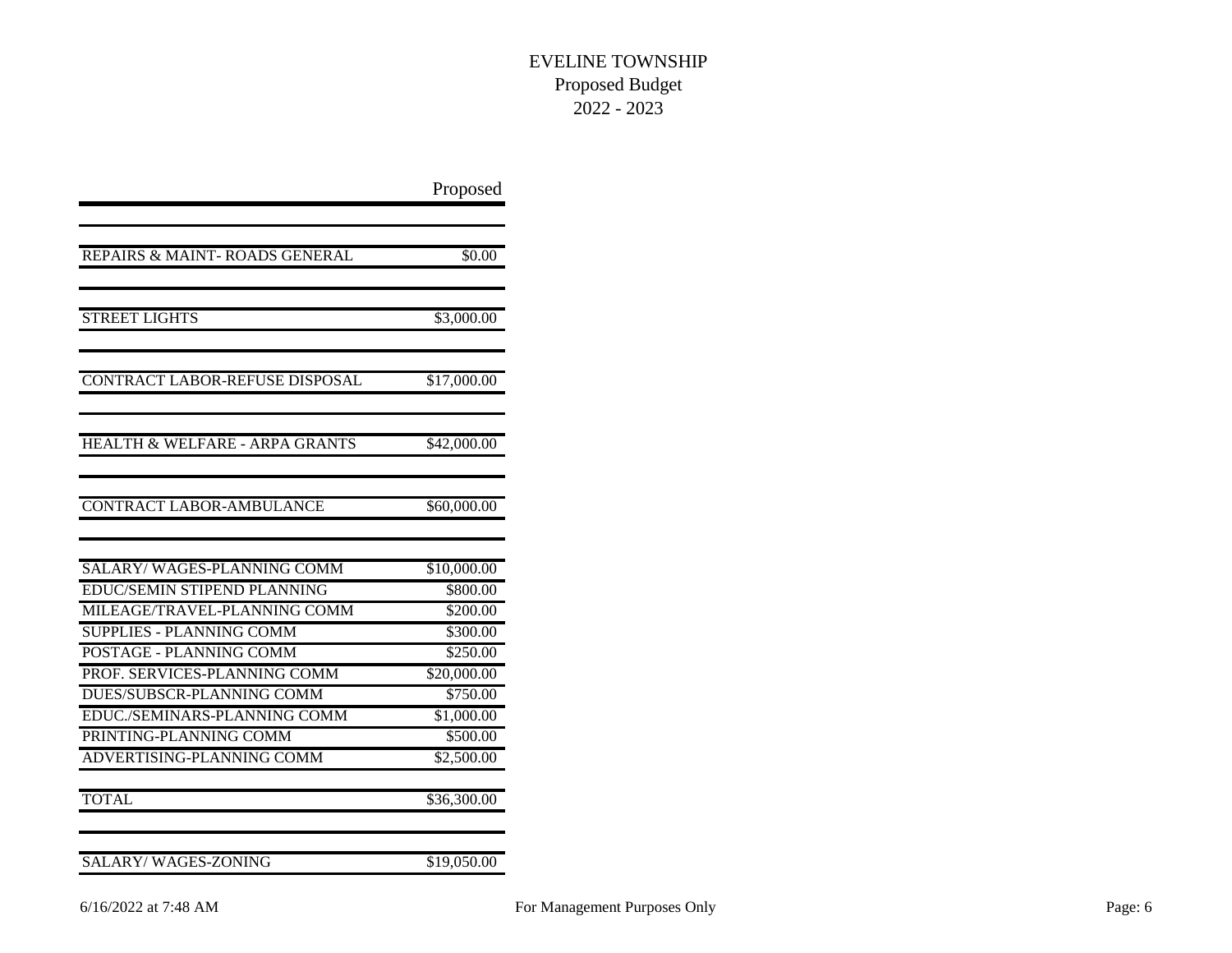|                                   | Proposed     |
|-----------------------------------|--------------|
| <b>SALARY/WAGES-DEPUTY ZONING</b> | \$2,500.00   |
| SALARY/WAGES-ZBA                  | \$1,500.00   |
| SALARY/WAGES-SPLIT COMM           | \$1,100.00   |
| WAGES-SECRETARIAL/ZONING          | \$400.00     |
| <b>EDUC SEM/MEET STIPEND</b>      | \$500.00     |
| MILEAGE/TRAVEL-ZONING             | \$950.00     |
| <b>SUPPLIES - ZONING</b>          | \$500.00     |
| POSTAGE - ZONING                  | \$250.00     |
| <b>DUES/SUBSCR-ZONING</b>         | \$6,000.00   |
| EDUC./SEMINARS-ZONING             | \$350.00     |
| TELEPHONE & INTERNET-ZONING       | \$1,000.00   |
| PRINTING-ZONING                   | \$750.00     |
| ADVERTISING-ZONING                | \$350.00     |
| REPAIRS/MAINT-ZONING              | \$100.00     |
| <b>NEW EQUIPMENT-ZONING</b>       | \$500.00     |
| <b>TOTAL</b>                      | \$35,800.00  |
|                                   |              |
| PARKS AND REC - PROF SERVICES     | \$1,500.00   |
| PARKS & REC - ADVERTISING         | \$200.00     |
| PARKS & REC - REPAIR/MAINT        | \$2,000.00   |
| <b>BUOYS</b>                      | \$2,000.00   |
| <b>STAR SCHOOL</b>                | \$500.00     |
| PARKS AND REC - NEW EQUIPMENT     | \$2,000.00   |
| PARKS & REC LAND IMPROVEMNETS     | \$5,000.00   |
| <b>TOTAL</b>                      | \$13,200.00  |
| <b>REPAIR/MAINT - ROAD MAJOR</b>  | \$460,000.00 |